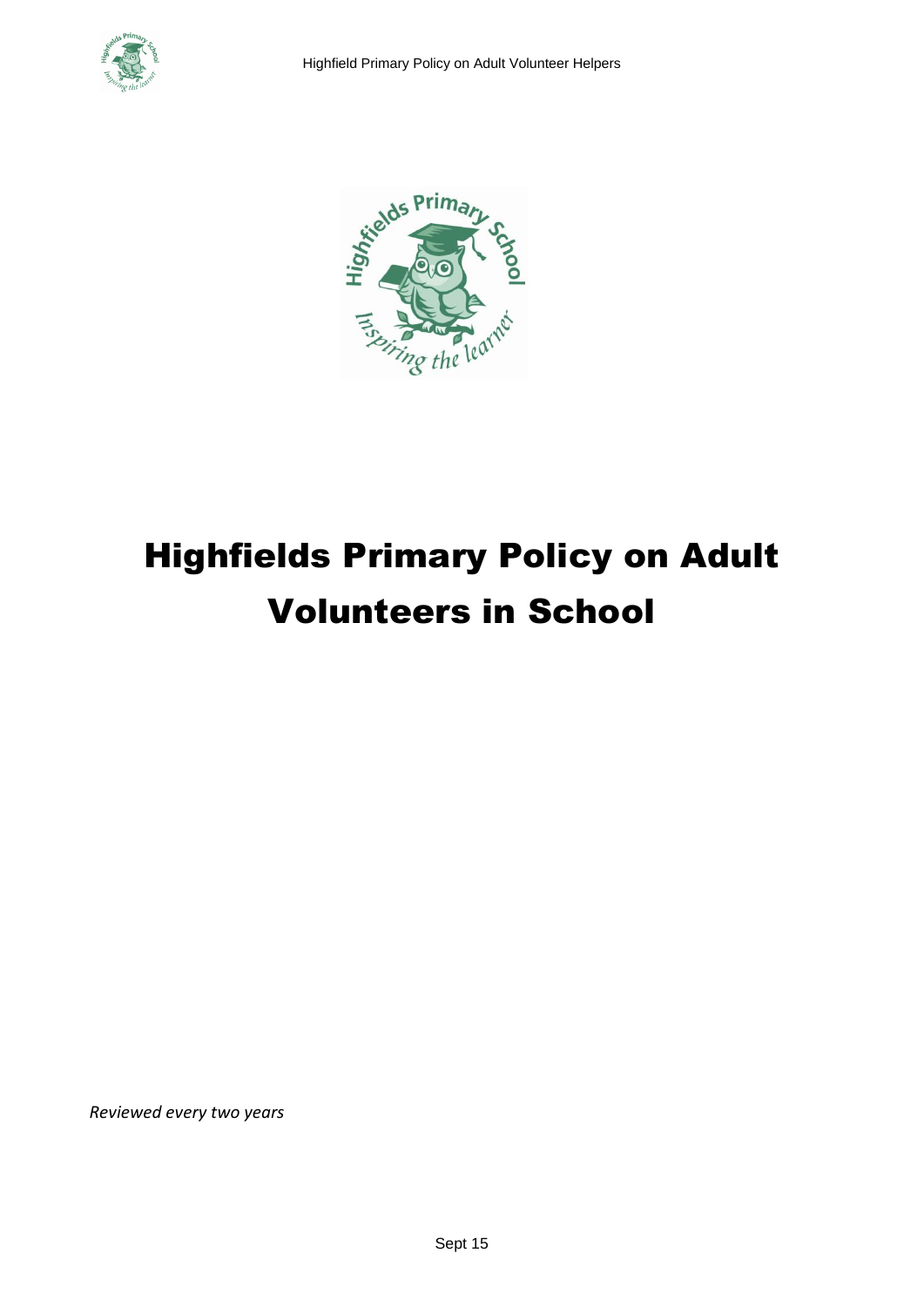

## **Policy on Adult Volunteer Helpers**

#### **1 Introduction**

- 1.1 We want our school to be open and welcoming to all who would like to support the children. We also want to encourage parents and other adults to help teachers in a variety of ways. However, our overriding concern is for the safety of the children in our care. This document sets out our school's policy, which is to ensure that the children benefit from as much help and support as possible, and are provided at the same time with the best possible security.
- 1.2 The school has a variety of adults working on the premises at any one time. They can be categorised as follows:
- 1.2.1 Paid full- or part-time staff employed by the school:
	- teachers:
	- teaching assistants;
	- SEN assistants;
	- nursery nurse;
	- caretaker;
	- cleaners;
	- dinner supervisors;
	- school secretaries;
	- librarian;
	- instructors.
- 1.2.2 Adult workers employed by another organisation:
	- peripatetic music teachers:
	- trainee teachers;
	- LA advisers and inspectors;
	- health visitors:
	- grounds maintenance staff;
	- contract workers (e.g. an electrician or heating engineer);
	- School Improvement Partner [SIP].
- 1.2.3 Volunteer helpers:
	- parents or other adult helpers working alongside teachers;
	- students on work experience.

This policy sets out the arrangements for volunteer helpers only.

#### **2 Volunteer helpers**

- 2.1 Volunteer helpers support the school in a number of ways, including:
	- supporting individual pupils;
	- hearing pupils read;
	- helping with classroom organisation;
	- helping with the supervision of children on school trips;
	- helping with group work;
	- helping with art or subjects involving other practical activities.